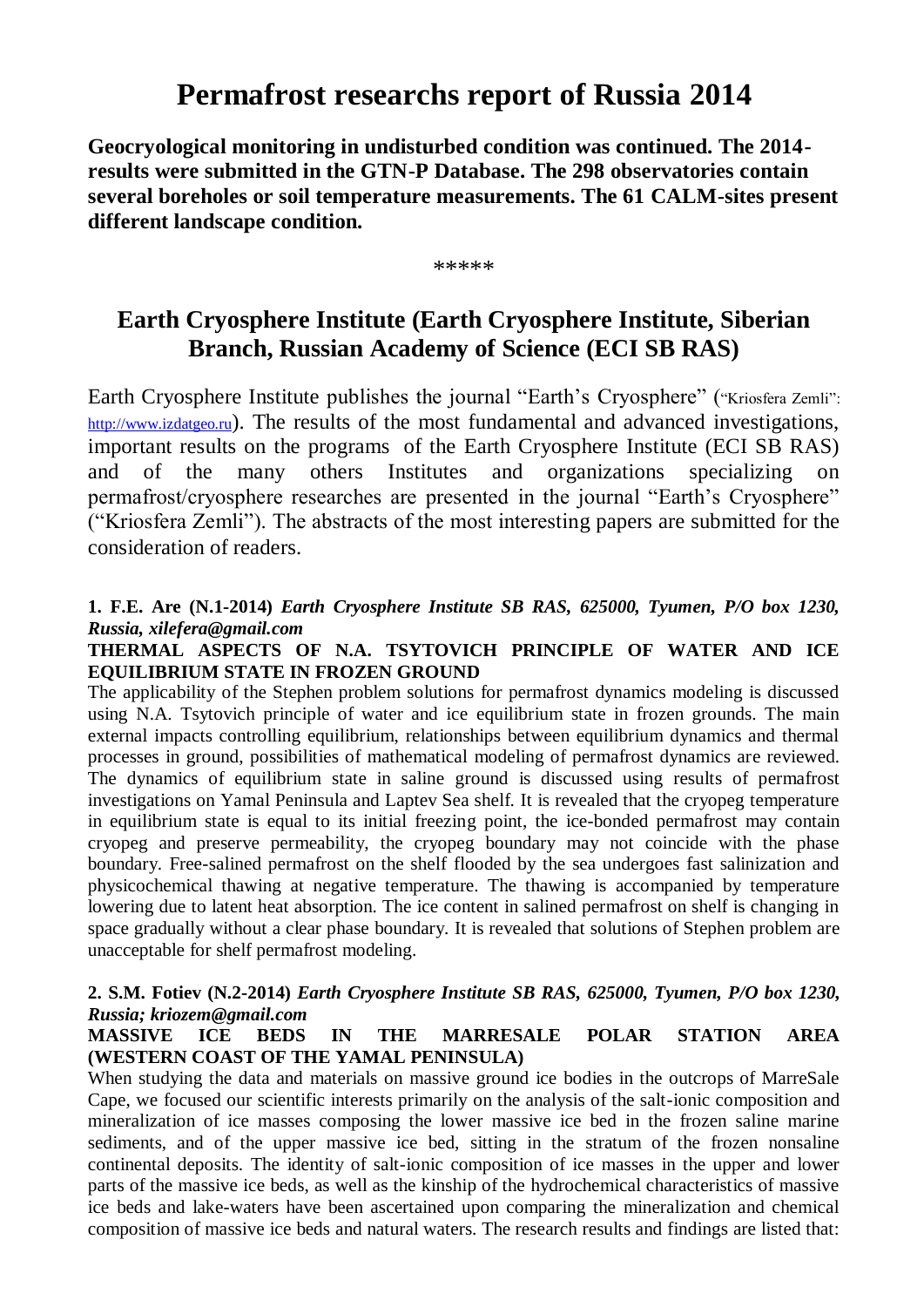1) both the upper and lower massive ice bed were fed by lake-waters; 2) the formation of the lower massive ice bed in the frozen saline marine sediments proceeded with out seawater input; 3) the lower massive ice bed accumulation commenced and was taking place already in the permafrost, long after the marine regression was completed.

#### **3. A.G. Skvortsov, M.R. Sadurtdinov, A.M. Tsarev (N.2-2014)** *Earth Cryosphere Institute SB RAS, 625000, Tyumen, P/O box 1230, Russia; agskvortsov@mail.ru* **SEISMIC CRITERIA FOR INDENTIFYING FROZEN SOIL**

Unfrozen and frozen soils of sand to clay grain sizes can be discriminated using seismic criteria, especially Poisson's ratio. According to the available published evidence and experimental results collected for years in the areas of Arctic West Siberia and European North, Poisson's ratios (μ) in the range 0.45–0.46 mark the boundary between frozen and unfrozen states of water-saturated soils. The values  $\mu > 0.46$  and  $\mu < 0.45$  correspond, respectively, to unfrozen and frozen soils, irrespective of their composition, temperature and salinity. Poisson's ratio is thus an additional permafrost proxy and an effective tool of geocryological studies.

#### **4. V.N. Konischev***\****, V.V.Rogov***\****, V.N. Golubev***\****, S.A. Sokratov***\****, I.V. Tokarev***\*\** **(N.3-2014)** *\*Lomonosov Moscow State University, Department of Geography Bld.1, Leninskie Gory, Moscow 119991, Russia; rogovvic@mail.ru*

*\*\* Saint Petersburg State University, Resource Centre "Geomodel", Bld. 9, Universitetskaya nab., St. Petersburg199034 Russia; tokarevigor@gmail.com*

#### **EXPERIMENTAL STUDY OF THE ISOTOPIC FRACTIONATION OF WATER IN THE PROCESS OF ICE SEGREGATION**

The paper presents the results of the laboratory research of the isotopic composition of water and ice in dispersed soils. It has been established that isotopic fractionation occurs during soil  $-$  water interactions, water migration and ice formation during freezing, depending on the chemical composition of soil and freezing conditions.

### **5. Yu.B. Badu (N.3-2014)** *Lomonosov Moscow State University, Department of Geography, Leninskie Gory, 1 Moscow 119991 Russia; yubadu@mail.ru*

#### **THE INFLUENCE OF GAS-BEARING STRUCTURES ON THE CRYOGENIC STRATA THICKNESS IN YAMAL AREA**

Cryogenic strata of the north of West Siberia is regarded as a unified cryogenic formation of the Middle and Late Neopleistocene and Holocene formed in the aftermath of the of transgression– regression rhythmic events in the polar basin in the course of cyclic changes in the harsh climate. With reliance on the current data, our research findings have given some insights into the permafrost developing in the subaerial and submarine environments, and into the gas accumulation affecting the cryogenic strata thickness in the section and within the extent of the gas-bearing structures.

#### **6. D.A. Petrakov\*, I.I. Lavrientiev\*\*, N.V. Kovalenko\*, R.A. Usubaliev\*\*\* (N.3-2014)**

**\****Lomonosov Moscow State University, Department of Geography, 119991, Moscow, Leninskie Gory, 1, Russia; dpetrakov@gmail.com*

**\*\****Institute of Geography, RAS, 119017, Moscow, Staromometniy per., 29, Russia*

**\*\*\****Central-Asian Institute for Applied Geosciences, 720027, Bishkek, Timur Frunze Rd., 73/2, Kyrgyz Republic*

#### **ICE THICKNESS, VOLUME AND CURRENT CHANGES OF THE SARY-TOR GLACIER AREA (AK-SHYIRAK MASSIF, INNER TIAN SHAN)**

In the paper we present and discuss results of radio-echo sounding and ice thickness modeling of Sary-Tor Glacier (Ak-Shyirak massif, Inner Tian Shan). Ability for correct assessment of regional glacier volume in Tian Shan is limited due to the small amount of direct ice thickness measurement data. 17 km of ice thickness measurements tracks were done on 18–20 May, 2013 using monopulse VIRL-6 GPR with central frequency 20 MHz. Maximum measured ice thickness was 159 m, whereas average thickness was 51 m. Detailed ice thickness and bedrock topography maps were compiled for Sary-Tor. The glacier volume was defined as  $(0.126 \pm 0.001)$  km<sup>3</sup>. In addition, ice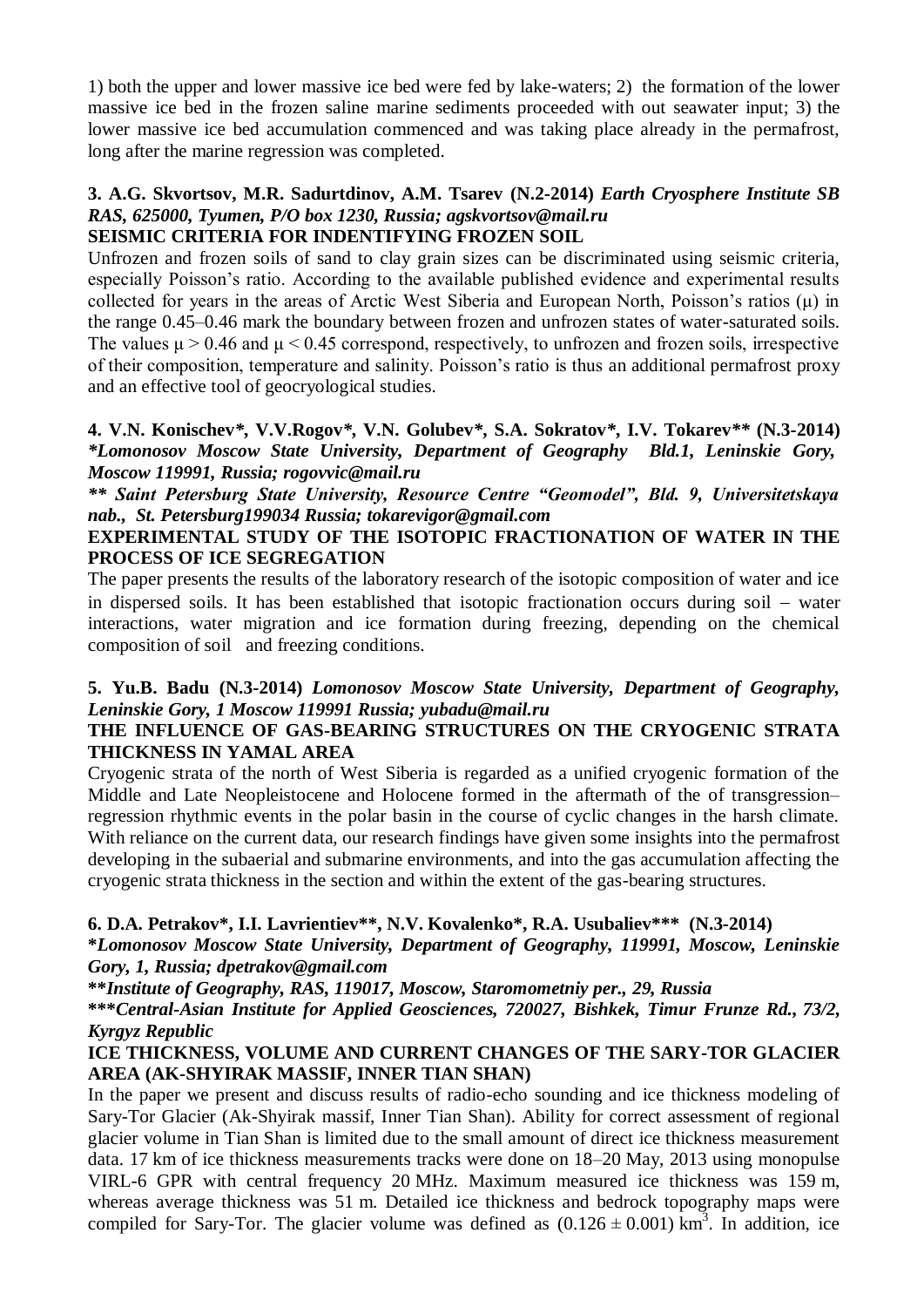volume was calculated using the Glab-Top model calibrated by direct data and volume-area scaling. Both approaches could be used to determine the ice volume of the Sary-Tor glacier with high accuracy. The Sary-Tor glacier area shrinkage rate in 2003–2012 slightly decreased compared to 1977–2003.

#### **7. V.P. Melnikov (N.4-2014)** *Earth Cryosphere Institute, SB RAS, 625000, Tyumen, Malygina str., 86, Russia; [melnikov@ikz.ru;](mailto:melnikov@ikz.ru) Tyumen State Oil and Gas University, 625000, Tyumen, Volodarskogo str., 38, Russia*

#### **ON THE CREATION OF THE INTEGRAL IMAGE OF CRYOSPHERE**

The concepts of the demand to widen the cryosphere science are described and some directions of the improvement of its existing image are determined. The necessity of interdisciplinary approach in the study of cryosphere and the deepening of the theoretical-methodological bases of cryology as well as the increase of its role in the solution of fundamental sciences dealing with life and Earth are revealed. The application of systematic approach to the problems of the origin and evolution of cosmic bodies and origin of life is substantiated.

#### **8. Yu. K.Vasil'chuk, N.A.Budantseva, A.C.Vasil'chuk, K.Yoshikawa\* , Ye.Ye.Podborny\*\* , Ju.N.Chizhova (N.4-2014)** *Lomonosov Moscow State University, Russia 119991, Moscow, Leninskie Gory, 1, vasilch@geol.msu.ru & vasilch\_geo@mail.ru*

**\****Water and Environmental Research Center of the Institute of Northern Engineering of the University of Alaska, Fairbanks, Alaska, the USA kyoshikawa@alaska.edu*

**\*\****Center Hydroecological Research, 199406, Saint-Petersburg, Nalichnaya street, 19/A, Russia epodbornyy@yandex.ru*

#### **ISOTOPE COMPOSITION OF PINGO ICE CORE AT EVOYAKHA RIVER VALLEY, NORTH-WEST SIBERIA**

Ice core of Pestsovoye pingo in the Evoyakha River valley in North-West Siberia has been studied. Thickness of the pingo ice is more than 15 m. The  $\delta^{18}$ O value of the pingo ice varies from -11.6 to -15.8‰, δD from –93.2 to –123.0‰. Comparison with isotope data of ice core of Weather pingo (Alaska) has been carried out. In Weather pingo ice  $\delta^{18}$ O values range from -15.5 to -22‰,  $\delta$ D values change from –132 to –170‰. Both isotope profiles of pingo ice are contrasting and arcuateshaped as a result of isotope fractionation during freezing of sub-pingo waters in closed system. Fractionation leads to isotopic contrast of ice: by 4-6‰ of  $\delta^{18}O$  and by 20-25‰ of  $\delta D$  values. Radiocarbon dating of the covering peat at Pestsovoye pingo have evidenced that the heaving had occurred at two stages. At the first stage the heaving began about 5 kyr BP in distal part of the mound. At the second stage about 2.5 kyr BP the heaving recommenced actively in the central part of the pingo. The heaving rate was very high – more than 2-3 cm per year. As a result a pingo of 17 m high has been formed.

#### **9. L.N.Kritsuk, V.A.Dubrovin, N.V.Yastreba (N.4-2014)** *lnkritsuk@mail.ru*

### **RESULTS OF COMPLEX STUDYING THE KARA SEA SHORE DYNAMICS IN THE AREA OF THE METEOROLOGICAL STATION MARRE-SALE USING THE GIS-TECHNOLOGIES**

The results of 44-year integrated observations of the Kara Sea shore dynamics in the area of the VSEGINGEO Marre-Sale Station have been presented. The multi-year on-land registration of the sea shoreline retreat to the distance of 4.5 km in combination with detailed drilling of the shore zone and with the use of remote research methods have enabled the authors to reveal the basic regularities in the manifestation and dynamics of destructive and accumulative processes within this area. The use of GIS-technologies have allowed to obtain for the first time the objective qualitative data about the shoreline retreat and bottom areas of the shore cliffs (average and interval values) both for the total period of observation and particular periods.

The real state of the shoreline in the station area and its dynamics are clearly registered by largescaled aerial photos and video-images taken in different years.

Data of the remote sounding of the Earth (RSE) in the station area demonstrate the active manifestation of the geodynamic processes in the Marre-Yakha river mouths.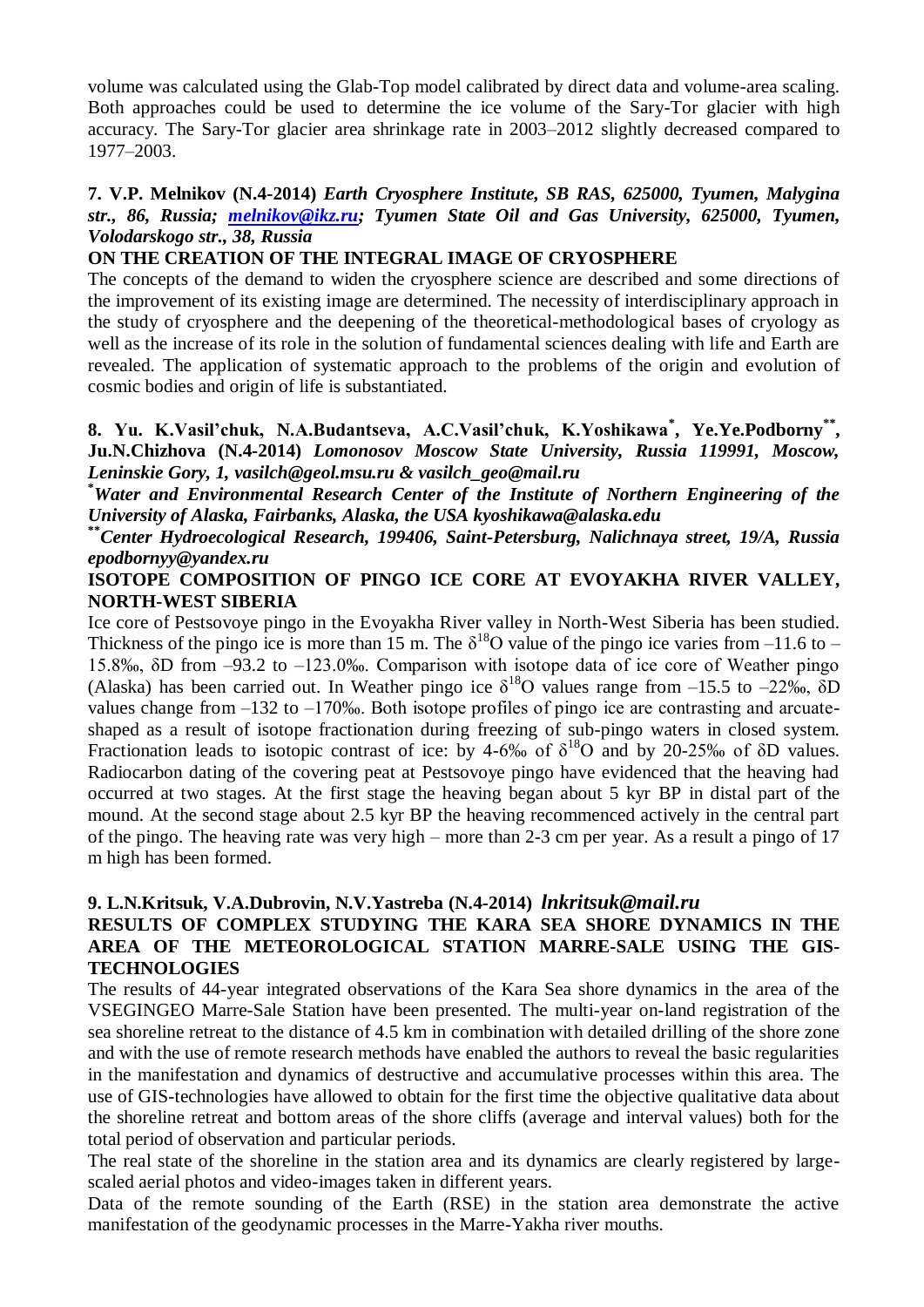#### **10. E.V. Severskiy\*, V.V. Olenchenkо\*\*, A.P. Gorbunov\* (N.4-2014)**

**\****Melnikov Permafrost Institute, SB RAS, Kazakhstan Alpine Geocryological Laboratory, 050000, Almaty, P/O box 138, Kazakhstan; permafrost.08@mail.ru*

**\*\*** *Institute of Petroleum Geology and Geophysics SB RAS, 3 Akademika Koptyuga Prosp., Novosibirsk, 630090, Russia; OlenchenkoVV@ipgg.sbras.ru*

#### **INFLUENCE OF LOCAL FACTORS ON THE STRUCTURE OF PERMAFROST, ZHOSALYKEZEN PASS (NORTH TIEN SHAN)**

The results of studies of mountain permafrost of Alpine type by the methods of thermometry and geoelectrical survey are presented. The influence of natural and anthropogenic local factors on the structure of permafrost is demonstrated using the geoelectric models. Such factors include the exposition of the slope, the tectonics, the warming and cooling effects of the foundations of buildings. Changing slope exposure is expressed on geoelectric models by the decreasing of resistivity of high-resistance horizon, the violation of its continuity and the decreasing of its thickness. In the area of faults the discontinuous or island character of high-resistance horizon (permafrost) is observed. During the seismic events the temperature of rocks increases here up to the positive values. According to geophysical data, the formation of taliks occurs in the basis of deformed buildings, in the places of accumulation of snow at snow barriers and under the sites with asphalt covering.

### **BY THE WAY:**

**1.** Federal service for Hydrometeorology and environmental monitoring (ROSHYDROMET) is preparing for press at the end of 2014 SECOND ASSESSMENT REPORT ON CLIMATE CHANGE AND ITS CONSEQUENCES IN RUSSIAN FEDERATION. The chapter 4.3. «Permafrost» has been prepared by the scientists of Earth Cryosphere Institute, Siberian Branch, Russian Academy of Science (ECI SB RAS) - G.V. Malkova (chief author), M.O. Leibman, D.S. Drozdov, A.V. Khomutov, A.A. Gubarkov, A.B. Sherstukov.

**2. The UNIQUE CRATER was discovered in June 2014** by video taken from a helicopter crossing Yamal 30 kilometers away from the Bovanenkovskoye gas field in West Siberia, Russia. Since the hole was spotted, there were a number of short visits to the crater for reconnaissance, geophysical studies, sampling. After the first visit on July 16 it became clear that the crater about 25 m in diameter and more than 50 meters deep was formed due to natural reasons connected to high gas content in Yamal permafrost and its cataclysmic emission. No traces of human activity in the vicinity of the crater were found. After examining remote-sensing data along with some detailed onspot observations, the date of the crater's formation was estimated to have been in the late fall of 2013. No high background radiation and no traces of extremely high temperatures, which would

point to a gas explosion or an extraterrestrial object such as a meteorite were observed. It is highly probable that such landforms will be generated in the future in suitable geological and permafrost conditions. The origin of this crater is attributed to the increased ground temperature and amount of unfrozen water in the permafrost, and the release of gas out of porous deposits and ground ice. Similar temperature anomalies may increase in number in the future decades, presenting risks for human activities in the region.

Further studies including sampling of the frozen walls, drilling in the vicinity of the crater and geophysical studies are planned. High-resolution imaginary will be helpful in mapping the risks of recurrence of such a phenomenon in Central Yamal and elsewhere in the areas with high gas content in permafrost.

Marina Leibman, [moleibman@mail.ru](mailto:moleibman@mail.ru) 

Dr.sci., chief scientist (Earth Cryosphere Institute, Russian Academy of Sciences, Siberian Branch) RAS (ECI SB RAS)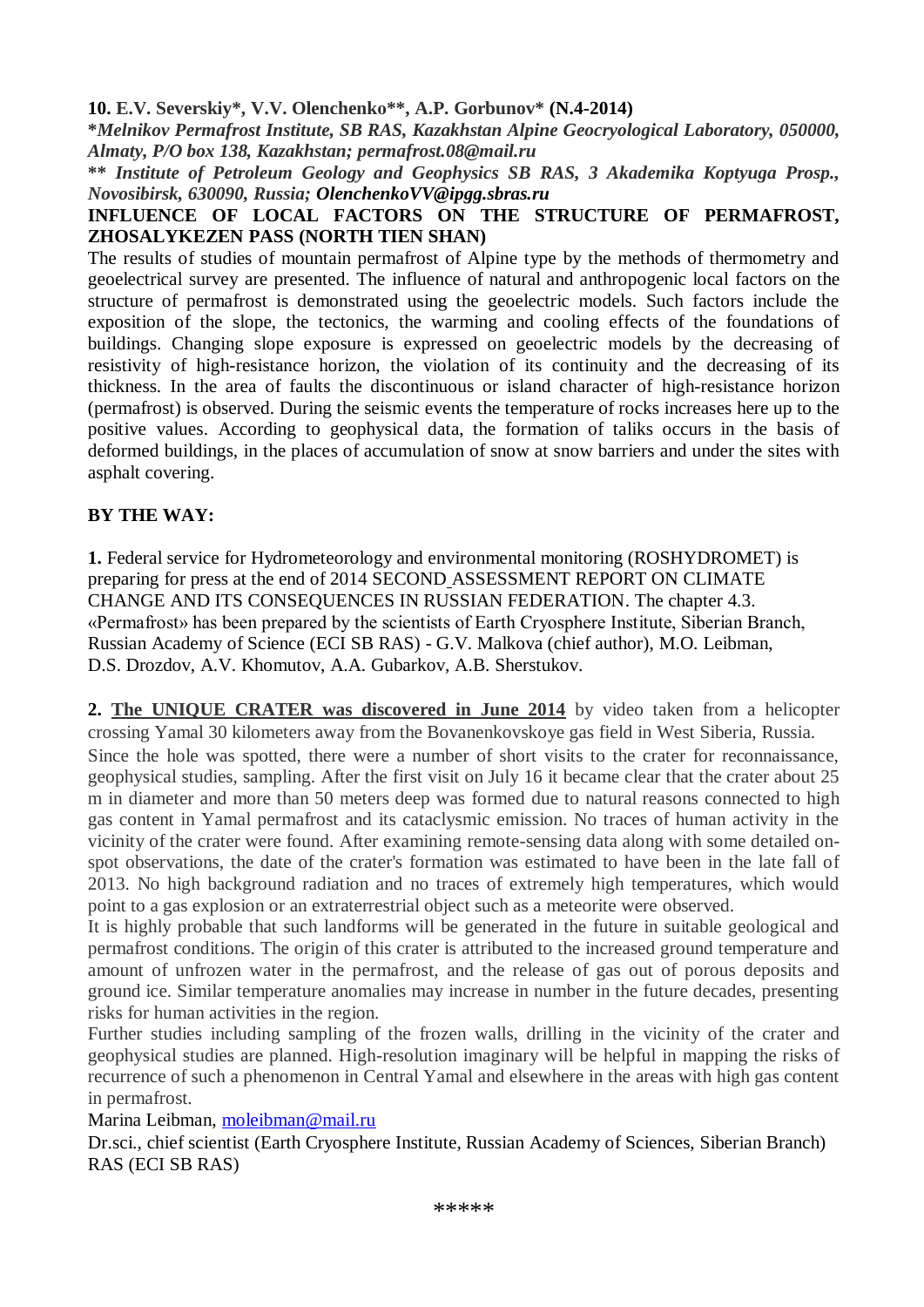## **Melnikov Permafrost Institute (MPI SB RAS), Yakutsk**

<http://mpi.ysn.ru/index.php/en/>

#### **1. Publications**

Theoretical, experimental and field investigations carried out by MPI researchers resulted in 280 publications, including three monographs, four brochures, one map, and three patents. The monographs include:

Anisimova N.P. and Pavlova N.A. 2014. Hydrogeochemical Studies of Permafrost in Central Yakutia. Novosibirsk: Geo Academic Publishers [in Russian].

Neradovskii L.G. 2014. Estimating the Thermal State of Russian Permafrost by Electromagnetic Sounding Methods. Moscow: Nauchnoe obozrenie, 333 pp. [In Russian]

Shepelev V.V. 2014. Suprapermafrost Water in the Cryolithozone. China Water Power Press, 110 pp. [in Chinese]

#### **2. Main research results**

1) A mathematical model was developed simulating coastal and nearshore permafrost conditions in the eastern sector of the Russian Arctic over the last 4 ky (Fig. 1). The model, based on observations of thermo-abrasional coastal retreat along the Arctic seas, as well as on drilling data from the Laptev Sea shelf obtained in 2003-2014, helps facilitate a better understanding of the dynamics of subsea permafrost boundaries in the Arctic shelf (PI: Dr. Mikhail Grigoriev and Dr. Sergey Razumov).



Fig. 1. Sediment temperature, °C (a) and salinity, ‰ (b) in the Laptev Sea nearshore permafrost in an eroding coastline area. I – Quaternary sands, sandy silts and clayey silts; II – Neogene clayey silts and clays. ТЛН in graph (a) indicates the estimated time of permafrost submergence (kya) for various distances from the present coastline.

Related publication: Razumov S.O., Spektor V.B., and Grigoriev M.N., 2014. Model of the post-Cenozoic Evolution of the Cryolithozone of the Shelf of the Western Part of the Laptev Sea. Oceanology 54(5), 637-649.

2) The Late Holocene glacial-cryogenic complexes, as well as the recent glacial deposits in the Suntar-Khayata Range, eastern Yakutia, were studied. The isotopic composition of ice in the glacialcryogenic complexes suggests the monsoon moisture origin from the Okhotsk Sea, casting doubt on the prevailing hypothesis that the westerly and Arctic transport of air masses played a primary role during the Late Pleistocene and Holocene (PI: Dr. Aleksey Galanin) (Fig. 2).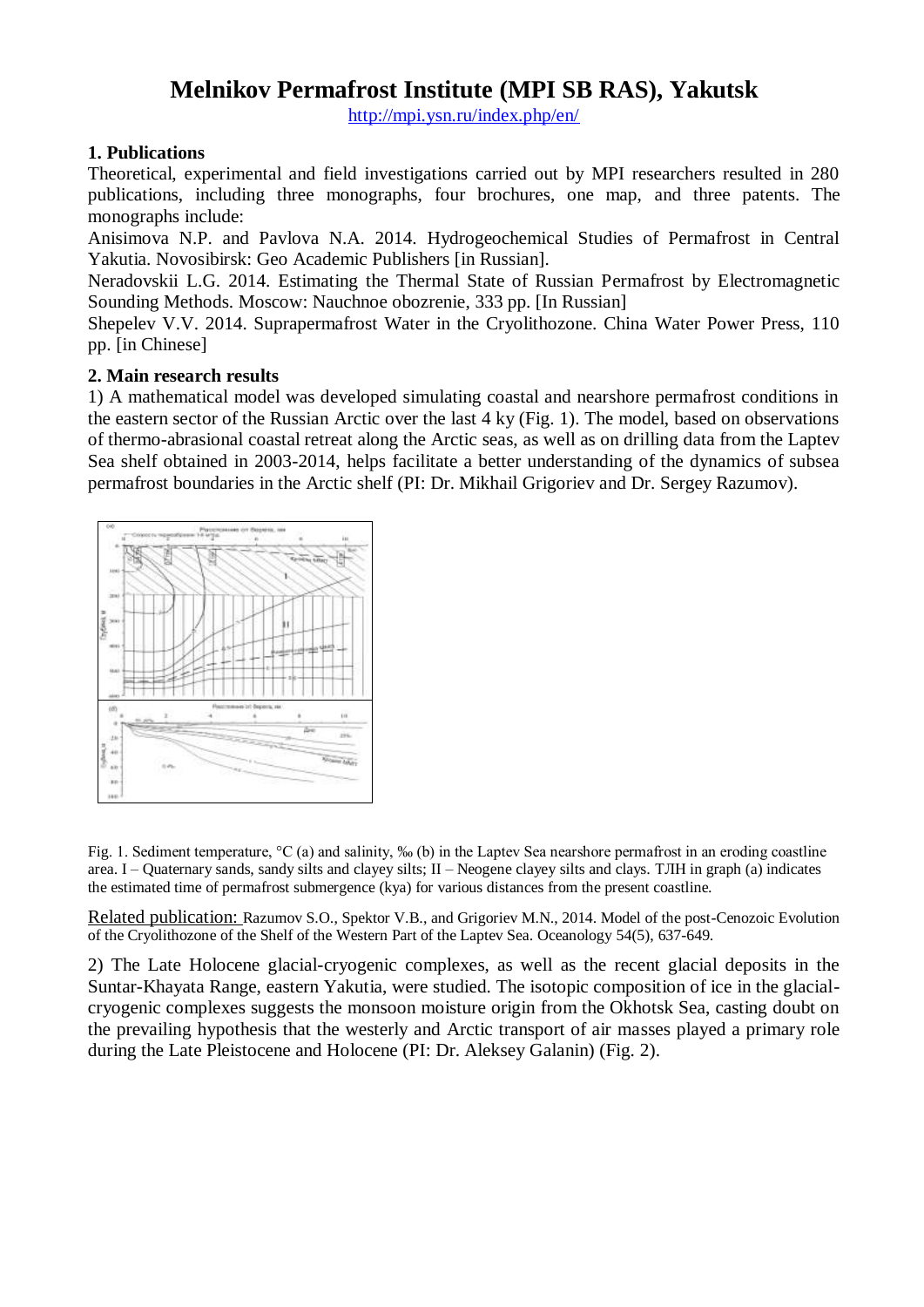

Fig. 2. Generalized characteristics of the isotopic composition  $(\delta^{18}O$  and  $\delta^2H)$  of different modern and fossil ice types (60 samples) from the glacial-cryogenic complex at Mt. Mus-Khaya, Suntar-Khayata Range. a – location of sampling sites;  $\delta - \delta^{18}O$  and  $\delta D$  ratio in ice of the Mt. Mus-Khaya glacial-cryogenic complex and other regions at the Craig equilibrium line; в - variations in the isotopic composition of the Mt. Mus-Khaya glacial-cryogenic complex in samples of different types; г – comparison of deuterium content in samples of various types from the Mt. Mus-Khaya glacialcryogenic complex, Suntar-Khayata Range with changes in deuterium content in snow along the Yakutsk-Magadan transect [Kurita et al., 2005]: 1 – Mt. Mus-Khaya; 2 – Yakutsk-Magadan transect.

Related publication**:** Galanin A.A., Lytkin V.M., Fedorov A.N., Kadota T. 2014. Age and extent of the last glacial maximum in the Suntar-Khayata Range based on lichenometry and Schmidt Hammer Test. Earth Cryosphere XVIII(2), 72-82.

3) An engineering-geological map of the Republic of Sakha/Yakutia was compiled at a scale of 1:1,500,000-scale (edited by L.N. Kovalev and R.V. Zhang, compiled by V.B. Spektor, Ya.I. Torgovkin, A.A. Shestakova, V.V. Spektor, L.D. Ivanova and B.M. Kozmin). The map, first in its kind for the region, provides a scientific foundation for planning of economic development, construction of large engineering projects, and environmental protection in the vast Arctic region of Russia. The map shows geological, geocryological, hydrogeological and seismic conditions, as well as geotechnical hazards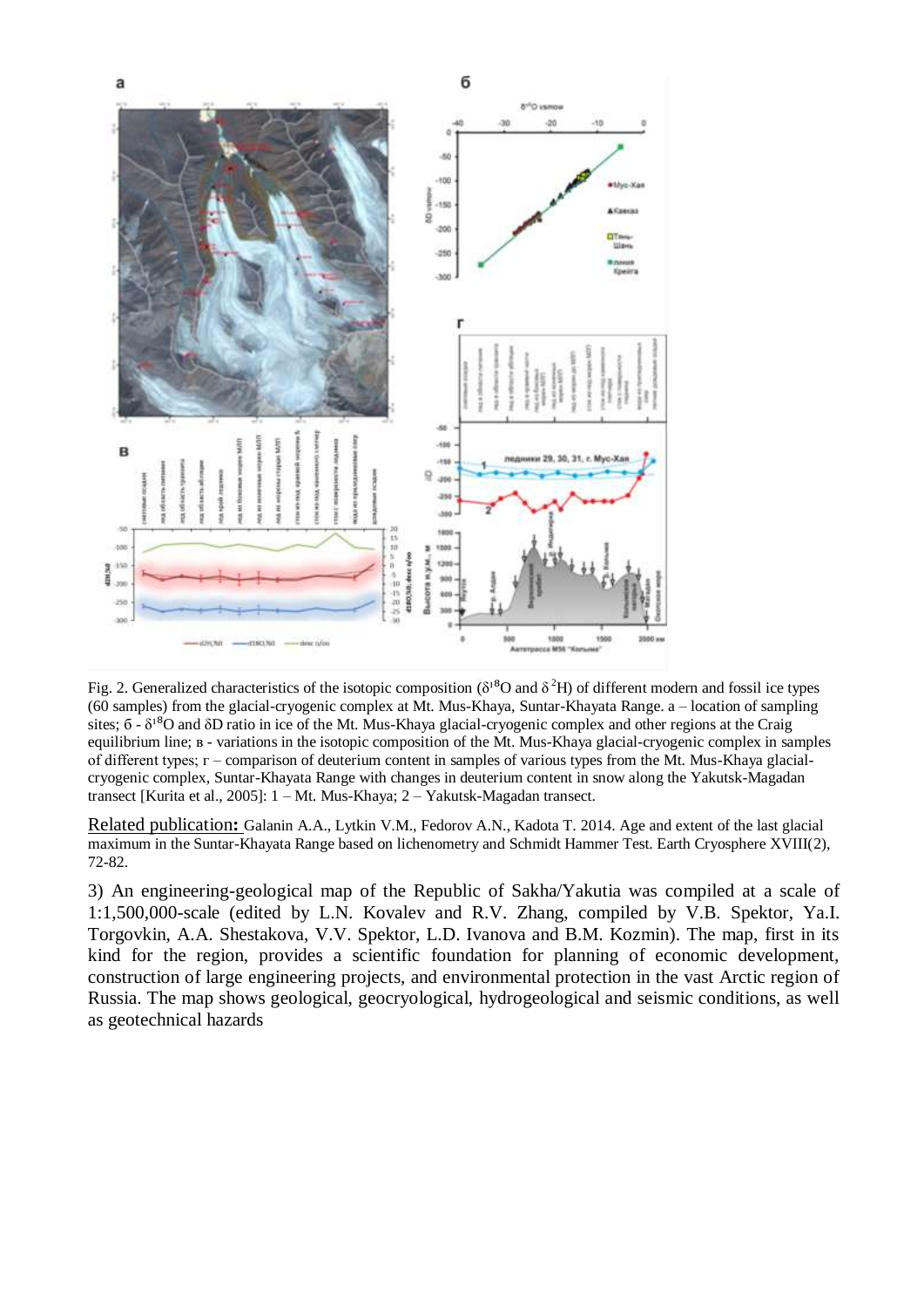

Related publication: Spektor, V.B.,Torgovkin, Ya.I., Shestakova, A.A., Spektor, V.V., Ivanova, L.D., Kozmin, B.M., 2014. Engineering Geological Map of the Sakha (Yakutia) Republic. Sciences in Cold and Arid Regions 6 (5), 484-493.

4). As part of its basic fundamental research theme, the Institute conducted investigations on seven projects funded by grants from the Russian Foundation for Basic Research, three integrated projects, and several contracts totaling over 35 mln. rubles. The latter mainly included geocryological site investigations in various areas of the East Siberian permafrost region, as well as determinations of physical, mechanical and chemical properties of soils for large engineering projects.

5). An important event for geocryology in 2014 was the 10th International Symposium on Permafrost Engineering held from 22-24 August 2014 in Harbin, China under the theme "Challenge and Adaption of Permafrost Engineering to a Changing Climate". This symposium, co-organized by MPI, brought together about 300 researchers from six countries (Russia, China, USA, Canada, Japan, and Turkey), including 21 delegates from MPI. The symposium stressed that understanding the thermal state of permafrost and the development of worldwide standards for permafrost monitoring in a changing climate remain the priority tasks for engineering geocryology. Papers submitted to the symposium were published in special issues of the journals, *Sciences in Cold and Arid Regions* (Volume 6 Issue 4 August 2014 and Volume 6 Issue 5 October 2014), *Journal of Engineering of Heilongjiang University* (Volume 5 No. 3 September 2014) and *Journal of Glaciology and Geocryology* (Volume 36 No. 4 August 2014). The next, 11th symposium on permafrost engineering was decided to be held in 2017 in Magadan, Russia.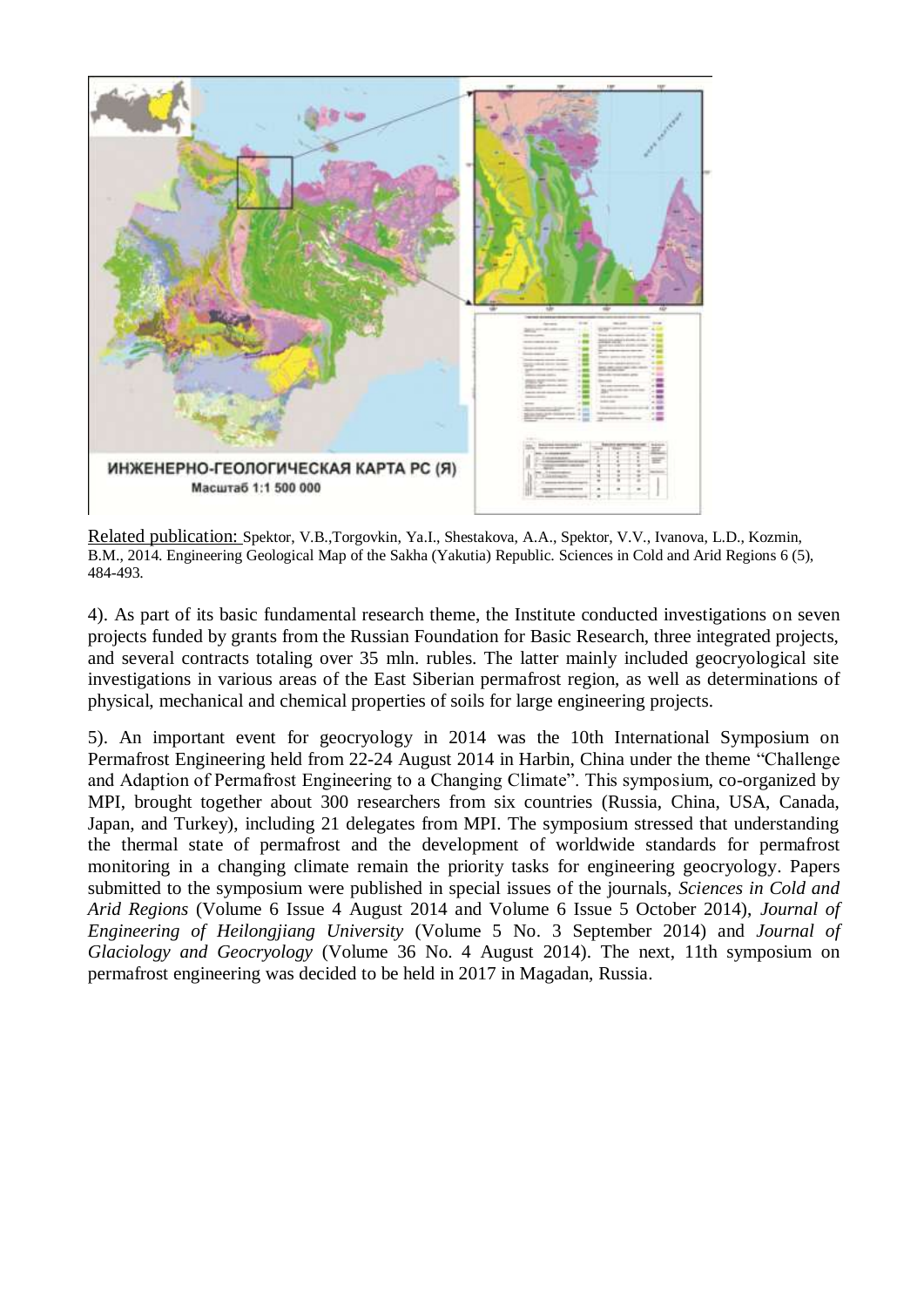

MPI delegation at the 10th International Symposium on Permafrost Engineering.

MPI researchers took part in several international conferences in Potsdam and Hamburg (Germany), San-Francisco and New Orleans (USA), Frascati (Italy), Brest (France), and Brussels (Belgium).

In all, MPI researchers participated in 25 international, 13 national and 11 regional conferences.

\*\*\*\*\*

# **Cryolithology and Glaciology Department, Geographical Faculty, Lomonosov Moscow State University**

In 2014 Department of Cryolithology and Glaciology undertaken fundamental research on the impact of the cryospheric objects change on environment and society.

The department developed several conceptual rules for assessment and prediction of cryoecologicalconditions under development of crylithozone in terms of (a) landscape resistance to negative cryogenic processes, (b) type and (c) intensity the technogenic load (Monography: Tumel' N., Zotova L. Geoecology of Cryolithozone: textbook. – Moscow, Faculty of Geography, MSU, 2014, 244 p.). Researchers formulated definitions and methods of assessment; detected main lithocryogenic and biotic factors of landscape resistance to cryogenic processes in different environmental conditions; provided a procedure of their comparison in order

to calculate integral indexes with further ranking by sensitivity to development, and to make GISmaps then.

Researchers made the "Map of the ground ice of the cryolithozone of Russia", in which they successfully linked distribution of various means of ice with tectonic development of the Russian Arctic (Bulletin of the MSU, 2014; Geography, Environment…, 2014).

The department continued monitoring of the active layer dynamics on two sites – near Talnakh (south of the Taymir peninsula) and in Lorino (settlement on Chukotka). The monitoring was started in 2004 under the International program CALM - Circumpolar Active Layer Monitoring. Last measurement reflects the reaction of frozen ground to relatively cold, but rainy summer 2014: this year around Talnakh mean depth of thaw

increased by 20%. It is 20% bigger then measured in extremely hot (but abnormally dry!) summer 2013.

Using calculations and field observations, we assessed the efficiency of different managerial strategies for thermal regime of frozen foundations in built-up areas. It is found, that the most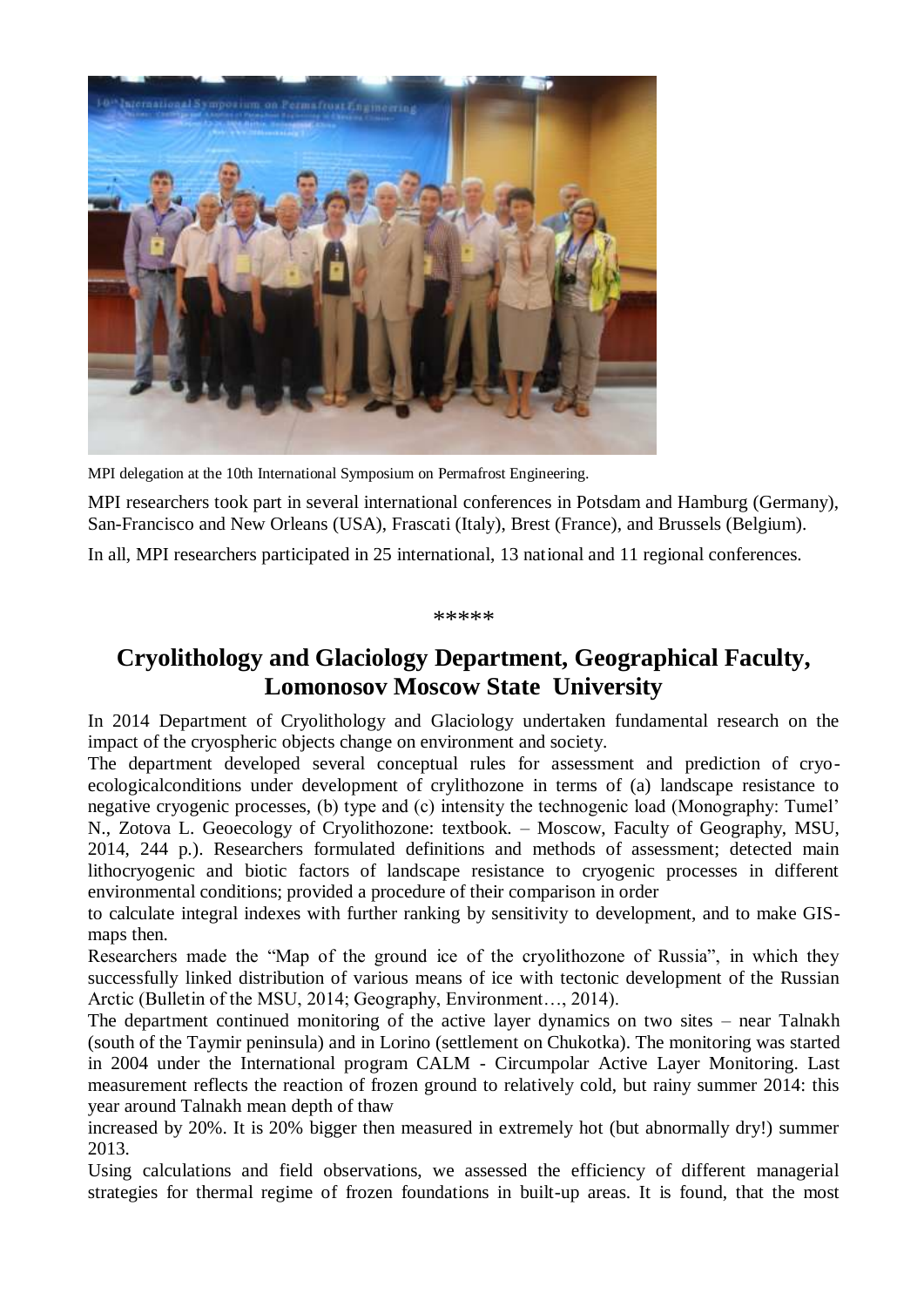conventional and popular way to decrease temperature – arrangement of cold ventilated cellars – is not comprehensive in regions with

continental climate and scarce snow cover (e.g. Yakutia, inner areas of Magadan region, etc.). The department analyzed permafrost temperature change in dependence of density, structure and (it is critical) – the age of housing. In the areas of "old" development, regional peculiarities form significant differences in temperature

trends (examples – centers of Dudinka, Salekhard, Khatanga, etc.). In general, degradation prevails. Temperature decrease can be measured due to a strong anthropogenic salinization, but it is not increasing bearing capacity of refrigerated foundations – as adfreezing force declines (EUCOP, 2014).

In the changing climate and cryosphere 62 million square kilometers are covered by ice, seasonal and perennial snow cover. Some years this square varies, as well as it changes through the cycle of seasons (Ivanov M., Glaciological symposium "The role of snow and ice in people's lives", The World Snow Forum, Novosibirsk, 2014).

The department studied differences and similarities in formation of "alpine" and "siberian" types of glaciers. First established, that they have no qualitative differences, existing differences (the role of infiltrationcongelation ice in their composition) have quantitative nature.

In July 2014 in Igarka and Norilsk region were held regular International field student's courses on permafrost, which was attended by younglings from Russia, USA, Great Britain, Germany and Norway (courses are conducted by docent of Lomonosov Moscow State University Valery Grebenets and professor of The George Washington University Dmitry Streletsky).

\*\*\*\*\*

## **Geocryology Department, Geology Faculty, Lomonosov Moscow State University**

Geocryology department of Moscow University has finished its long-term work on a new thermal computer software for 3D permafrost forecast. First version of the digital permafrost map of Russian Federation (scale 1: 2 500 000) was done. The department was involved in projects related study of the offshore permafrost in Laptev and Kara sea. Geophysics was applied to estimate permafrost table and depth in the Arctic basin. Investigations on gas hydrates in Western Siberian permafrost were continued, and new data has been received for its distribution. as well as the gas content for offshore marine frozen deposits in the Eastern Arctic. A study the thermal mode, soils thermal properties and mechanisms of coastal erosion in the Baydara Bay (Kara sea coast) was done including coastal soil temperatures, thermal conductivity and other soil properties. A role of snow fields in the thermal erosion has been shown. Phase and salts concentration equilibrium was studied in Yamal peninsula permafrost in a range of temperatures. Deformations of thawing icy clay soils ware investigated in laboratory conditions for Western Siberian marine and alluvial deposits. A number of case studies in permafrost regions with oil and gas companies were also done. A master program specializing in permafrost studies in English has been open in 2014 in the department for the foreign students.

#### \*\*\*\*\*

# **Institute of Physicochemical and Biological Problems in Soil Science, RAS (Soil Cryology Laboratory)**

1. For the first time with using the method of amplification of 16S rRNA genes with specific to the Archaea domain PCR primers, and the analysis of the clone libraries we have obtained knowlege about archaeal community of permafrost of Holocene and Pleistocene age of coastal oases of Antarctica. The phylotypes are mainly presented with the genera related to methanogens: Methanosarcina, Methanobrevibacter , Methanogenium, Methanolobus and Methanoculleus and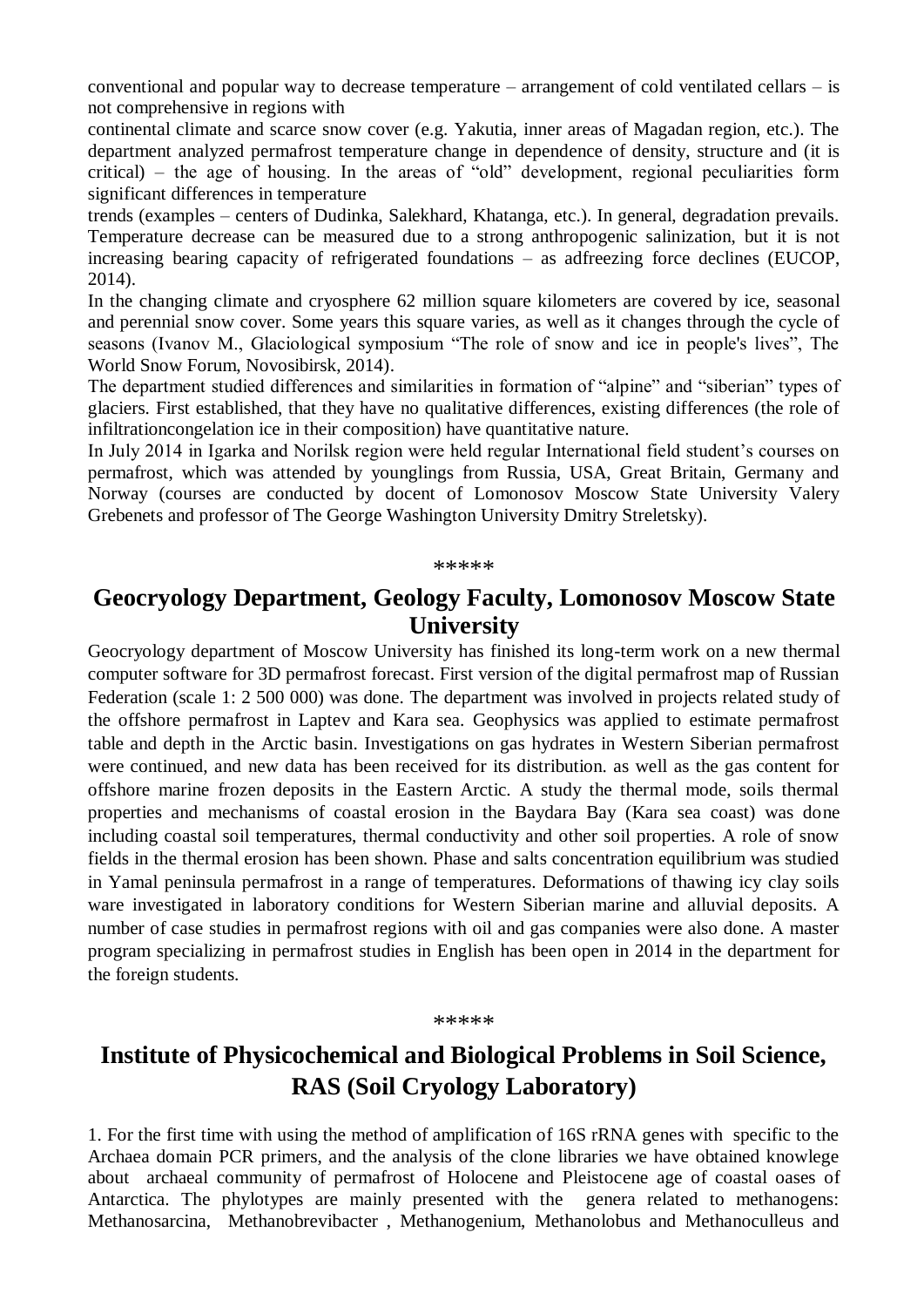Methanomicrobia. (*related publication:* E. S. Karaevskaya, L. S. Demchenko, N. E. Demidov, E. M. Rivkina, S. A. Bulat, and D. A. Gilichinsky. 2014. Archaeal Diversity in Permafrost Deposits of Bunger Hills Oasis and King George Island (Antarctica) According to the 16S rRNA Gene Sequencing // Microbiology, Vol. 83, No. 4, pp. 379–387.)

2. For the first time in collobaration with french colleagues the giant virus, named Pithovirus sibericum, was isolated from a 34,000-y-old of Siberian permafrost. Thus, the first time it was shown that in ancient permafrost sediments along with representatives of prokaryotes and eukaryotes, which we have described earlier, saved the giant viruses. (*related publication:* Legendre Matthieu, Julia Bartoli, Lyubov Shmakova, Sandra Jeudy, Karine Labadie, Annie Adrait, Magali Lescot, Olivier Poirot, Lionel Bertaux, Christophe Bruley, Yohann Couté, Elizaveta Rivkina, Chantal Abergel, and Jean-Michel Claverie. 2014. Thirty-thousand-year-old distant relative of giant icosahedral DNA viruses with a pandoravirus morphology: PNAS, 111 (11), p. 4274–427.)

#### \*\*\*\*\*

# **Mining-Geological Joint-Stock Company MIREKO**

MIREKO company continues 30-45-year permafrost monitoring covering several main landscapes of European North of Russia. The main result of observations in 2014 – preservation of long-term trend of permafrost degradation. The lowering of level of underground waters, resulted from 21-year mine drainage, irregularly affects primary hypsometrical level of permafrost roof and foot. Degradation and progression of permafrost are observed depending to the thickness of technogenic aeration zone. The observations will be continued. **Please see below top priorities in permafrost research that we suggested.** 

1. "Approbation of methodology of middling-term forecast of permafrost parameter The our methodology provides for the possibility of forecast of permafrost temperature, appearance and increasing thickness of closed taliks, thermokarst subsidence and cryogenic heaving of sediments for the nearest 15-20 years. The methodology was received by Customer – «Rosnedra», and then it was published in «Prospecting and Protection of Mineral Resources» Journal, No 7, 2009; its developments and details were reported at the Third European Conference on Permafrost. Longyearbyen, Svalbard, Norway. «Permafrost Monitoring in Northwestern Russia and a Methodology of the mid-Range Projections of Its Past and Future Degradation in Natural Conditions». N.Oberman, I.Derevyanko, V.Romanovsky, H.Vanhala, P.Lintinen.

Considering the practical importance of such forecasts for stable functioning of industrial and civil buildings in the permafrost area, we think that the evaluation of forecast accuracy and improving it, if necessary, is very timely. Such an evaluation compares the forecasted values of parameters with their actual field measurements. To perform this task we have all necessary conditions: 2 acting and 4 preserved geocryologic stations located in six different landscapes and with long-term, 30-45 years, observation periods, and also appropriate personnel. MIREKO Mining Geological Company is ready to solve this task.

2. "Evaluation of dynamics of icings of moderate and south type in the Urals and their There are more than 200 large and extra-large icings in Polar and Subpolar Urals. In the very beginning of 1980s they were observed by inspection, and some of them – by stationary observations (company MIREKO). Modern observations by inspections in some typical icings in low- and midmountains will allow to see their dynamics, connection with climate changes and to forecast their development in future.